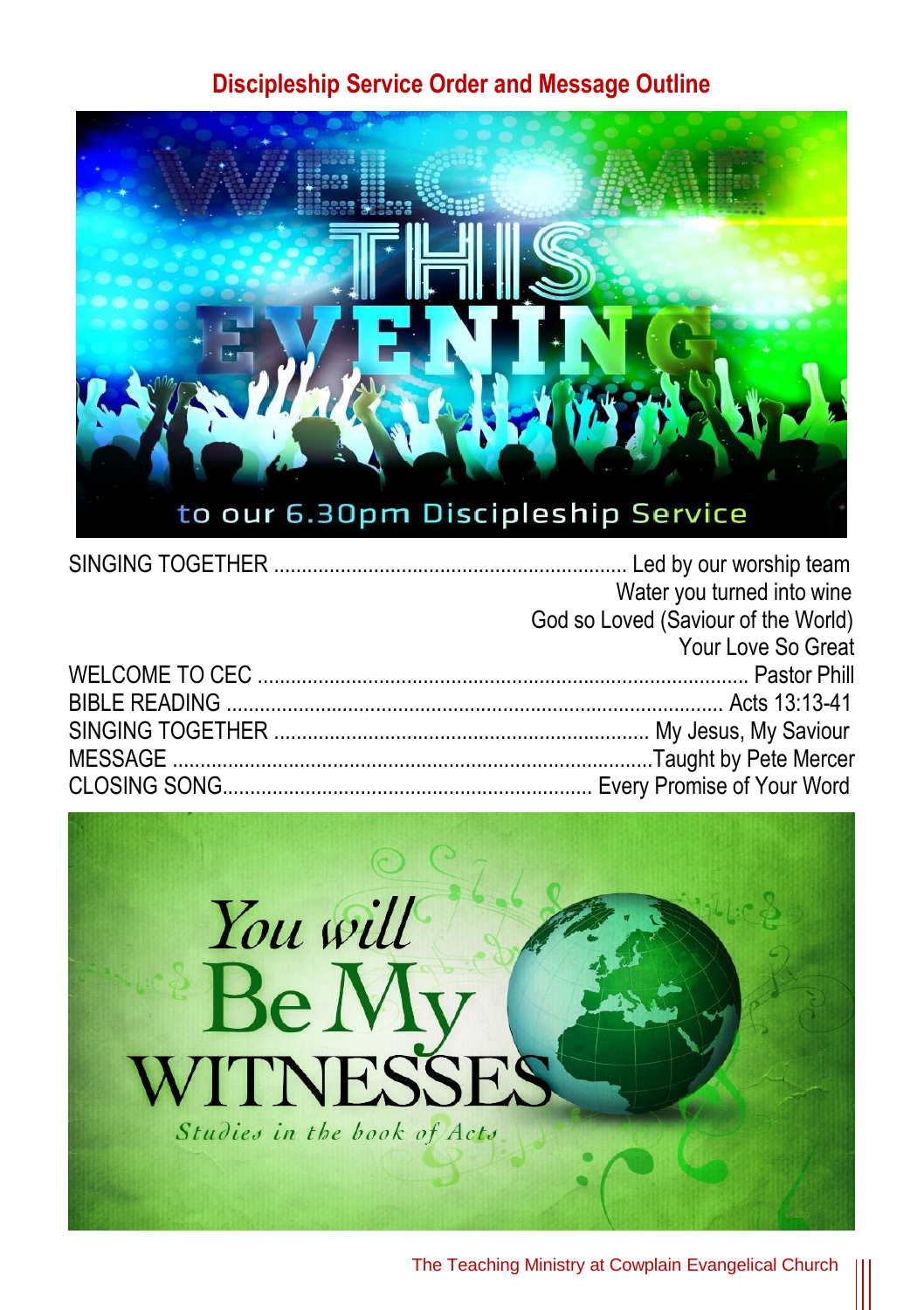## **You will be my witnesses #35 Preaching Jesus Acts 13:13-41**

**1. for God** Acts 13:13-14a

John 21:25

**2. for God** Acts 13:14b-15

**3. for God** Acts 13:16-22

v. 16 vs 17-18 v.19 v.20a v.20b vs 21-22 v.21-22

2 Samuel 12:7

Ш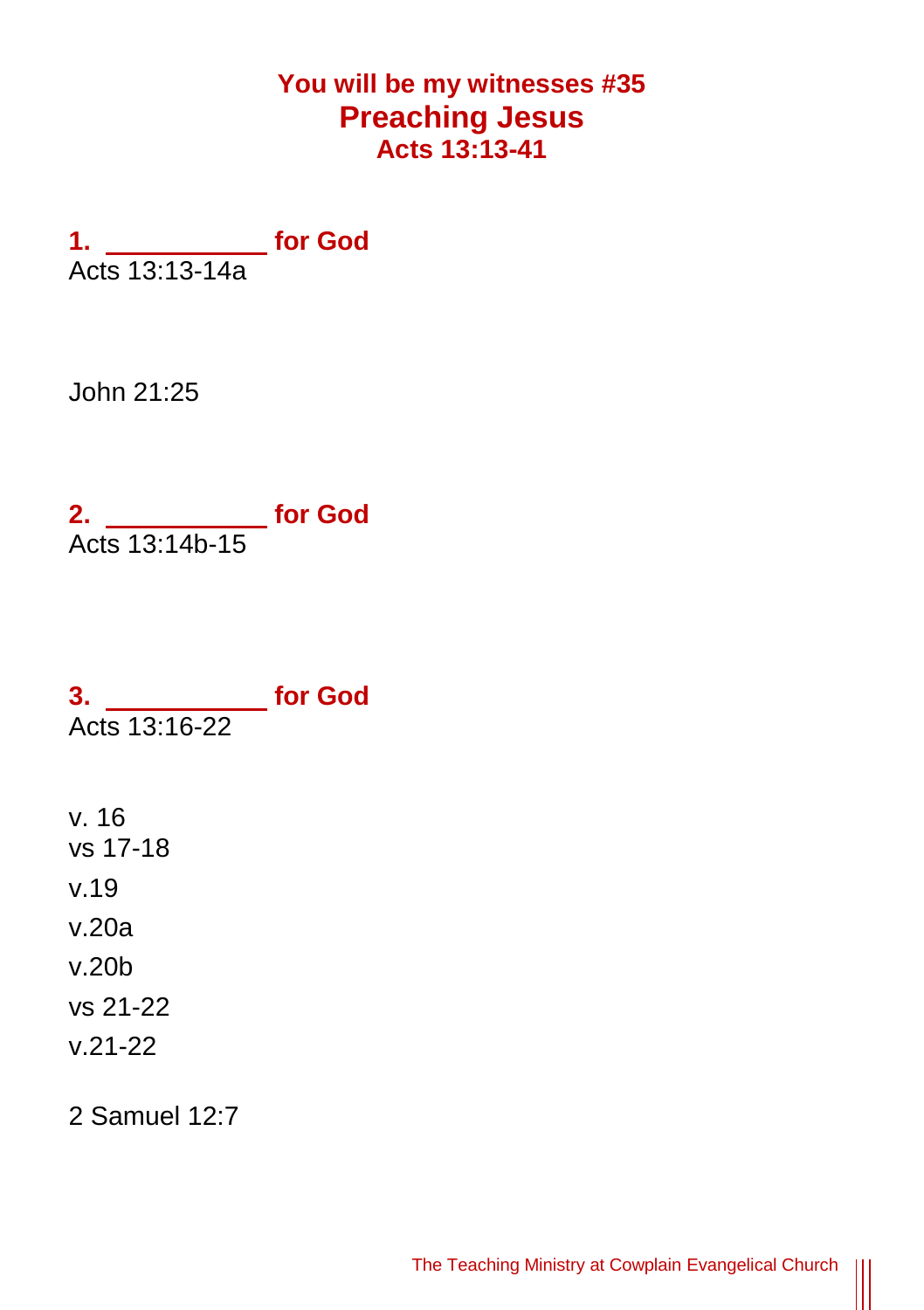**4. \_\_\_\_\_ to God** Acts 13:23-25

[Psalm 132:11](https://www.biblegateway.com/passage/?search=Ps.132.11)

[Luke 1:69](https://www.biblegateway.com/passage/?search=Luke.1.69)

[Jeremiah 23:5](https://www.biblegateway.com/passage/?search=Jer.23.5)

**5. \_\_\_\_\_ from God** Acts 13:26-31

Galatians 4:4-5

**6. \_\_\_\_\_\_\_\_\_\_\_\_\_\_\_God's Promises** Acts 13:32-35

(Psalm 2:7, Isaiah 55:3, Psalm 16:10)

Romans 9:4